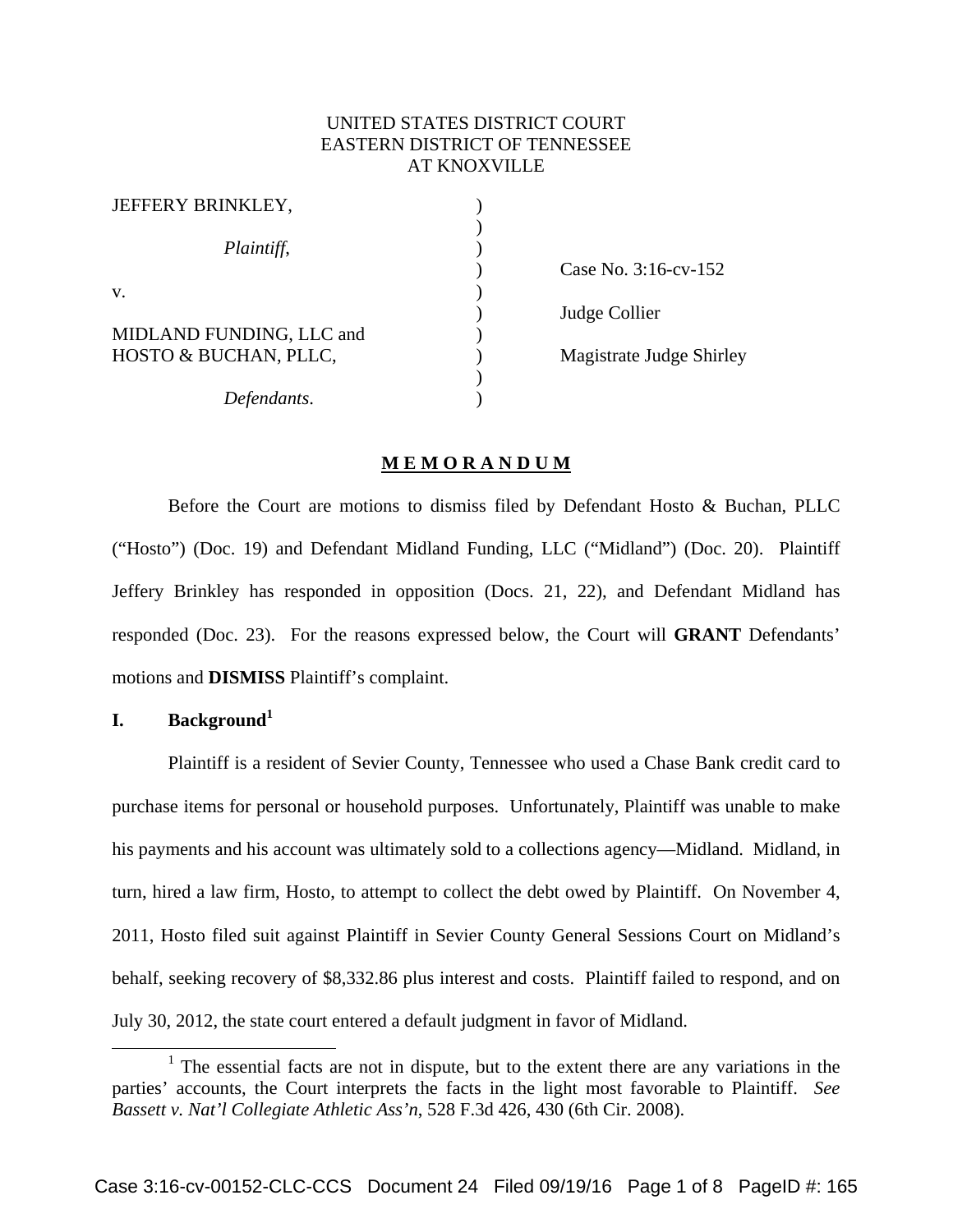On November 6, 2015, Midland, through Hosto, sought and obtained a judgment lien on certain real property owned by Plaintiff in Sevier County by registering a certified copy of the judgment with the Sevier County Register of Deeds. Shortly thereafter, Hosto initiated another attempt to collect Midland's judgment by applying to the state court for an execution levy on Plaintiff's bank. The state court clerk issued a levy of execution and delivered a copy to a county constable, who served it on the Knoxville TVA Employees Credit Union. The constable apparently failed to serve a copy of the levy of execution on Plaintiff. After receiving the levy, the Credit Union deducted \$188 from Plaintiff's bank account.

#### **II. Legal Standard**

 A motion to dismiss under Rule 12(b)(6) of the Federal Rules of Civil Procedure tests the legal adequacy of the plaintiff's claim for relief. In ruling on a motion to dismiss, a court must determine, taking as true and construing in favor of the plaintiff all well-pleaded allegations in the complaint, whether the complaint states a plausible claim for relief under the law. *Glazer v. Chase Home Fin. LLC*, 704 F.3d 453, 457 (6th Cir. 2013). The court is not, however, bound to accept as true bare assertions of legal conclusions. *Papasan v. Allain*, 478 U.S. 265, 286 (1986). Although a complaint need only contain a "short and plain statement of the claim showing that the pleader is entitled to relief," *Ashcroft v. Iqbal*, 556 U.S. 662, 677–78 (2009) (quoting Fed. R. Civ. P.  $8(a)(2)$ ), this statement must nevertheless contain "factual content that allows the court to draw the reasonable inference that the defendant is liable for the misconduct alleged," *id.* at 678. "[T]o survive a motion to dismiss, a complaint must contain sufficient factual matter, accepted as true, to 'state a claim to relief that is plausible on its face.'" *Id.* (quoting *Bell Atlantic Corp. v. Twombly*, 550 U.S. 544, 570 (2007)). "[W]here the well-pleaded facts do not permit the court to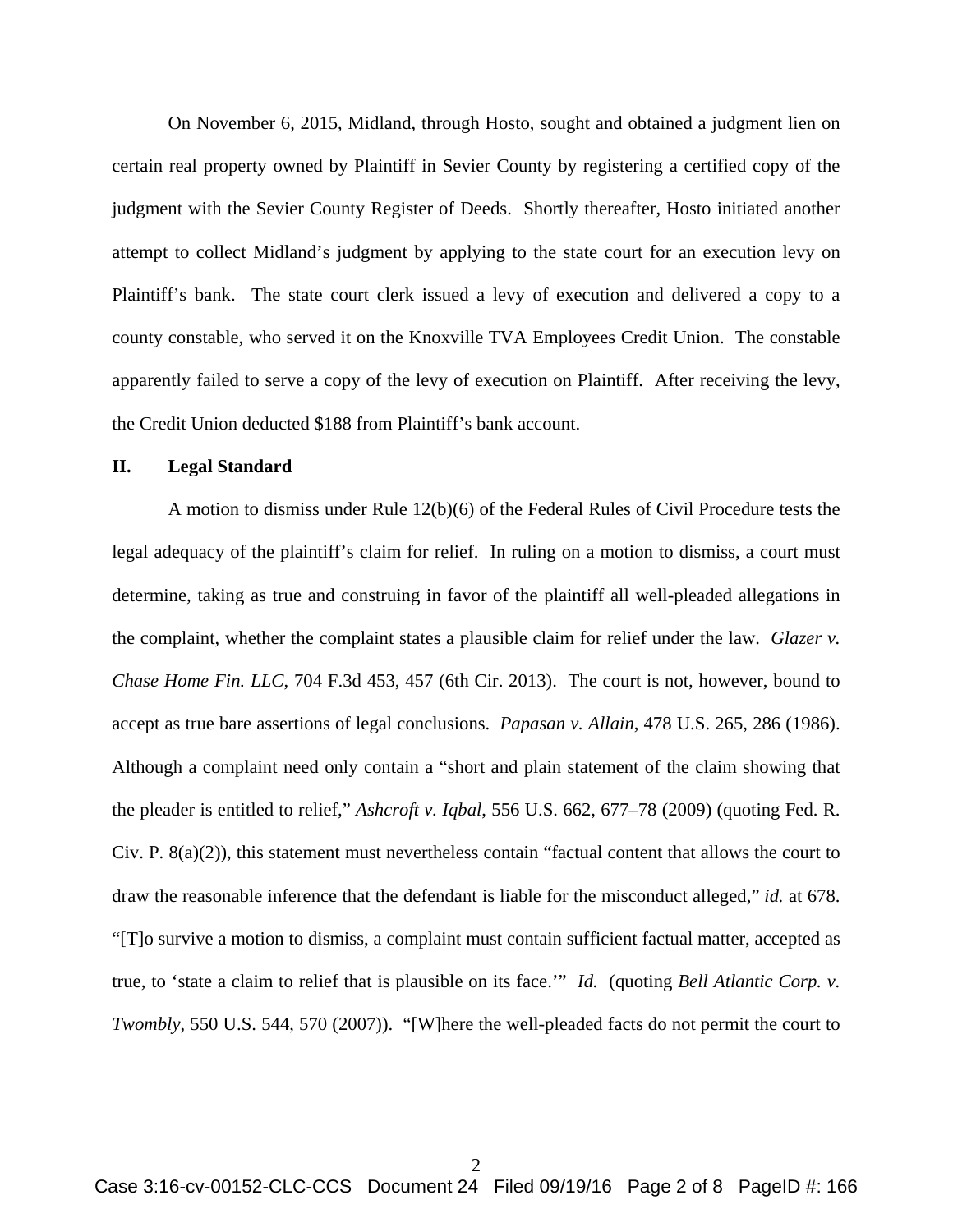infer more than the mere possibility of misconduct, the complaint has alleged—but it has not 'show[n]'—'that the pleader is entitled to relief.'" *Id.* at 679 (quoting Fed. R. Civ. P. 8(a)(2)).

### **III. Discussion**

Plaintiff asserts two novel theories of liability under the Fair Debt Collection Practices Act (FDCPA), 15 U.S.C. §§ 1692 *et seq*., in his complaint. First, Plaintiff contends that by filing a certified copy of the judgment with the Sevier County Register of Deeds without altering the judgment to include a statement that the communication was from a debt collector, Defendants violated 15 U.S.C. § 1692e(11), which prohibits debt collectors from communicating with consumers regarding a debt without including such a notice (the "Notice Claim"). $^2$ 

Second, Plaintiff contends Defendants' request for an execution levy violated 15 U.S.C. §§ 1692e(5) and (10),<sup>3</sup> as well as 15 U.S.C. § 1692f,<sup>4</sup> in that the execution request form Defendants submitted to the state-court clerk lacked a place for the constable to certify that a copy of the execution had been served on the judgment debtor. Plaintiff argues this omission led the constable to fail to serve Plaintiff, the lack of service deprived Plaintiff of his due-process right to receive notice of an execution, and that lack of notice prevented Plaintiff from moving to quash the execution and assert any applicable property exemptions. Plaintiff argues that by facilitating this unlawful action, Defendants' request for execution constituted a threat to take

 <sup>2</sup>  $2$  This section, in relevant part, prohibits debt collectors from: "failing to disclose in subsequent communications [with the consumer] that the communication is from a debt collector, except that this paragraph shall not apply to a formal pleading made in connection with a legal action." 15 U.S.C. § 1692e(11).

 $3$  These sections prohibit debt collectors from: "threat[ening] to take any action that cannot legally be taken or that is not intended to be taken" and "us[ing] ... any false representation or deceptive means to collect or attempt to collect any debt or to obtain information concerning a consumer." 15 U.S.C. §§ 1692e(5), (10).

<sup>&</sup>lt;sup>4</sup> This section, in relevant part, prohibits debt collectors from: "us[ing] unfair or unconscionable means to collect or attempt to collect any debt. 15 U.S.C. §§ 1692f.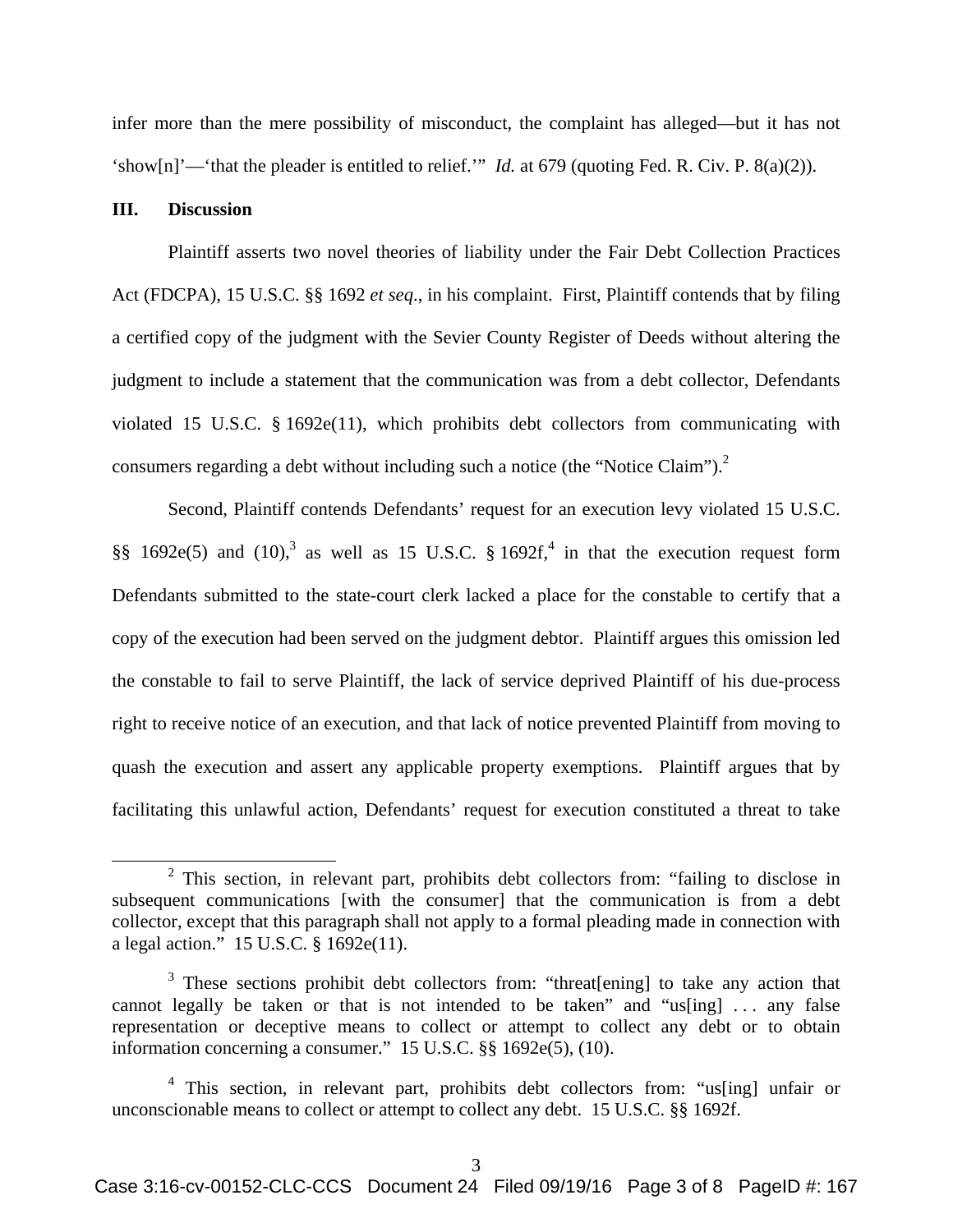action that could not legally be taken, use of a false representation in the collection of a debt, and an unfair or unconscionable means of collecting a debt (the "Service Claim").

Defendants argue that neither theory of liability is viable and Plaintiff's complaint should be dismissed for failure to state a claim upon which relief can be granted. Defendants submit Plaintiff's Notice Claim fails for at least three reasons. First, Defendant argues that under Tennessee law, a judgment creditor seeking to create a judgment lien is required to file a "certified copy" of the court judgment; in other words, a judgment creditor is not permitted to alter the copy of the judgment by including a statement that it is from a debt collector. If Plaintiff's theory is correct, Defendants argue, it would leave judgment creditors who are also debt collectors no way to create an enforceable judgment lien without violating the FDCPA. Second, Defendants argue that the recordation of a judgment with the county register of deeds is not a "communication from a debt collector," as required by Section 1692e(11), but is instead a communication from the issuing court. Finally, Defendants argue that the act of recording a judgment is not a communication with a consumer—namely, Plaintiff—but rather constitutes a communication with a third-party: the Sevier County Register of Deeds.

Regarding Plaintiff's Service Claim, Defendants again assemble three reasons the claim should fail. First, Defendants contend the execution request form they submitted to the clerk not only complied with Tennessee statutory requirements, but is actually required by the Sevier County General Sessions Court. As such, they contend, use of the form in and of itself cannot have constituted an unlawful, deceptive, or unconscionable debt-collection attempt. Second, Defendants argue they are not vicariously liable for any failing on the part of the constable to serve Plaintiff with a copy of the execution levy. Defendants submit the constable is a county official who was engaged by the state-court clerk to serve process on Plaintiff, and they had no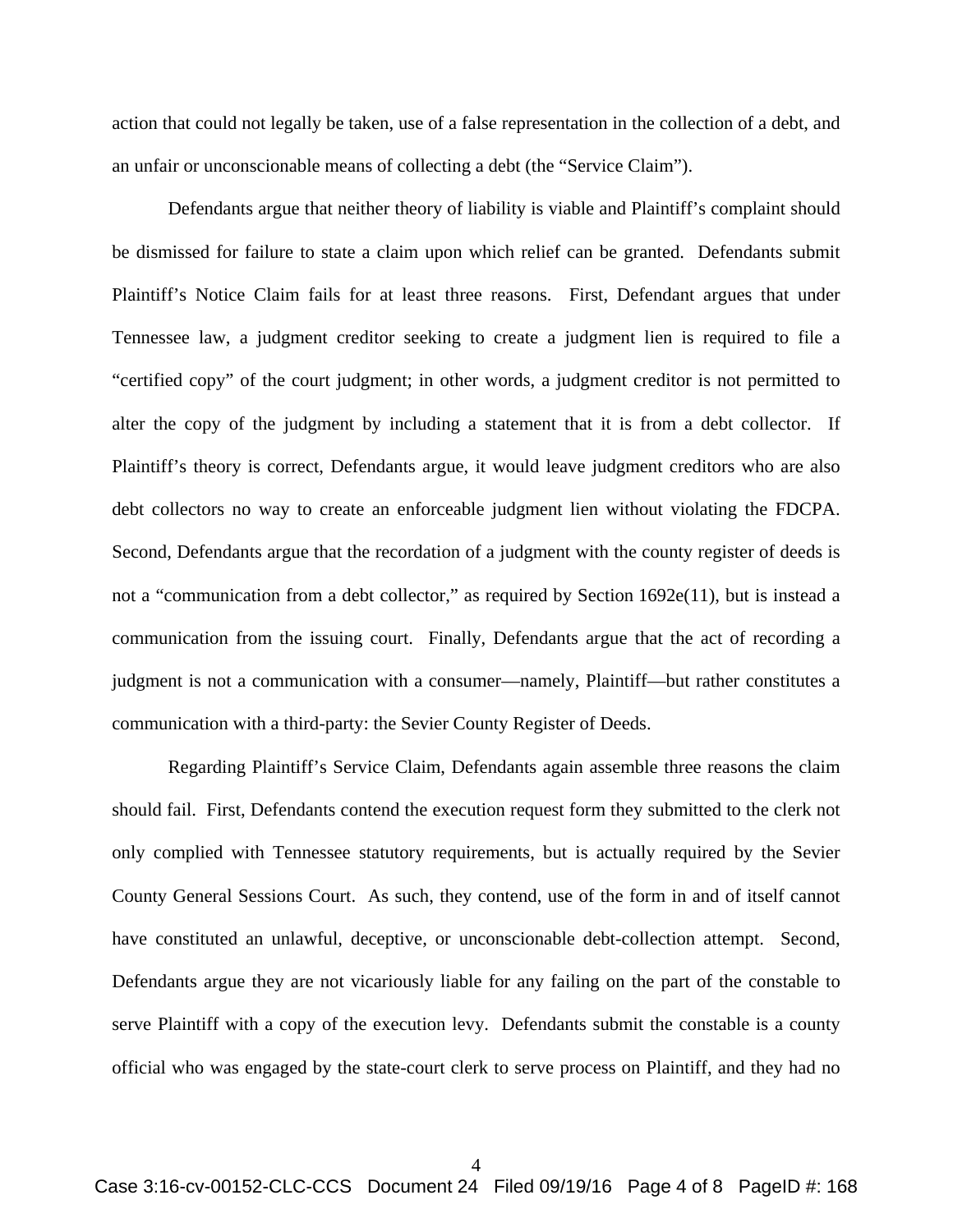control over the conduct or activities of the constable. Finally, Defendants argue that the right to assert property exemptions or to file a motion to quash is predicated upon Plaintiff having exercised his exemption rights prior to the issuance of the execution. Because Plaintiff waived his right to claim property exemptions by failing to assert that right previously, Defendants argue he suffered no prejudice from the failure to receive service of a copy of the execution.

Plaintiff's arguments, while creative, lack legal merit. The Court turns first to Plaintiff's Notice Claim. One of the primary reasons Congress enacted the FDCPA was "to eliminate abusive debt collection practices by debt collectors." 15 U.S.C. § 1692(e)). To target these abusive practices, the FDCPA imposes a number of requirements on communications by debt collectors to consumers concerning debt-collection attempts. *See* 15 U.S.C. § 1692e (prohibiting the use of "any false, deceptive, or misleading representation or means in connection with the collection of any debt" and providing a non-exhaustive list of sixteen specific proscribed practices). Among those requirements is an affirmative prescription that debt collectors include a notice in all of their communications with consumers regarding a debt that the communication is "from a debt collector."  $15$  U.S.C.  $\S$  1692e(11).

Plaintiff's Notice Claim hinges on the premise that recording a certified copy of a judgment constitutes a "communication . . . from a debt collector." *See* 15 U.S.C. § 1692e(11). At least two elements of this premise are met: the certified copy of the judgment would appear to constitute a "communication" under the FDCPA, which defines the term broadly as "the conveying of information regarding a debt directly or indirectly to any person through any medium." 15 U.S.C. § 1692a(2). And there is no dispute Defendants qualify as "debt collectors" under the FDCPA.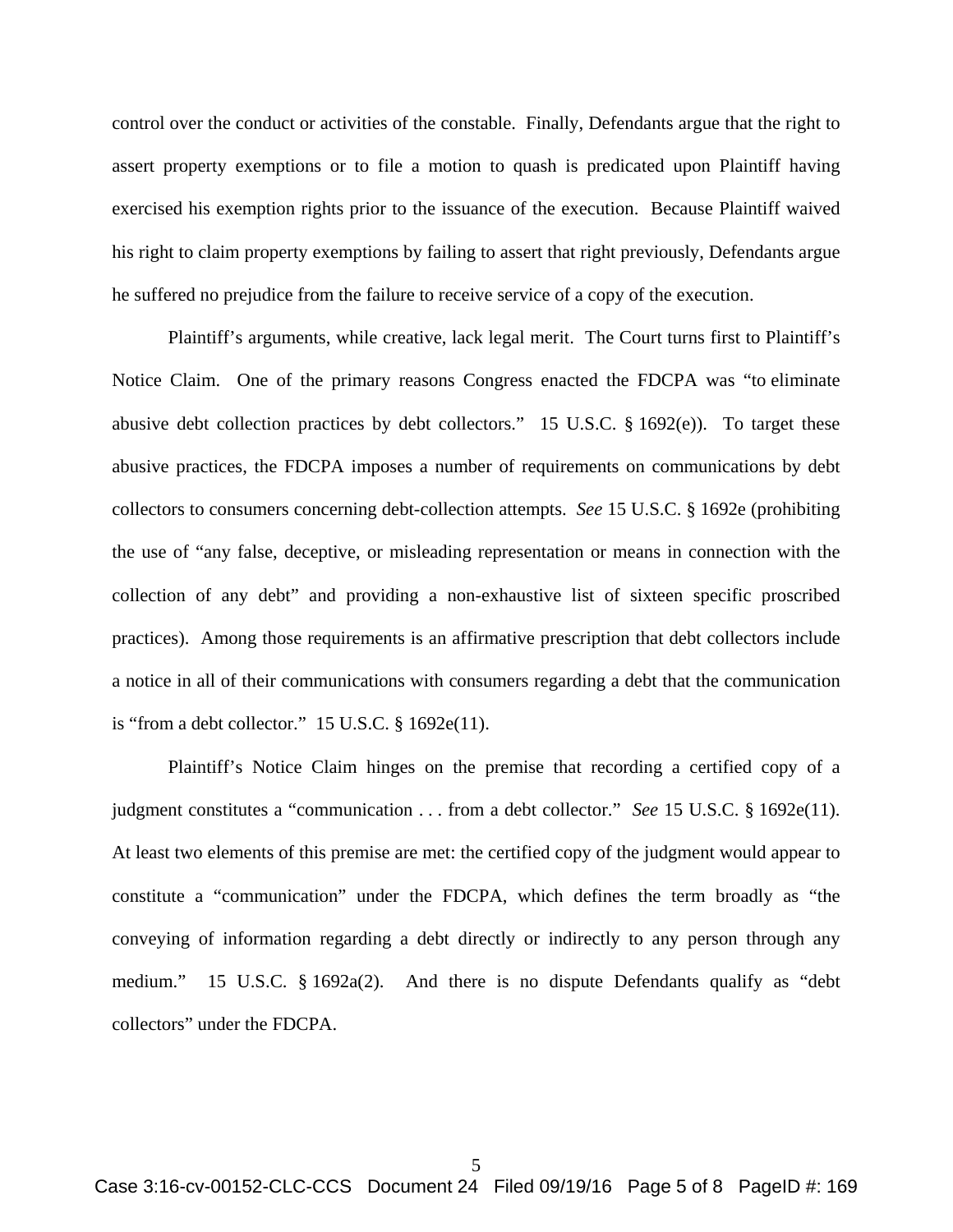But the third element—that the communication be *from* a debt collector—is not. The certified copy of the judgment is not a communication *from* Defendants. Rather, it communicates information from the Sevier County General Sessions Court. *Cf. Morgan Keegan & Co. v. Smythe*, 401 S.W.3d 595, 608 (Tenn. 2013) ("Trial courts, as a general matter, speak through their orders and judgments."). The act of recording the judgment is nothing more than the formal publication of that communication by the court to the world at large. *See* Tenn. Code Ann. § 66-26-102 (properly recorded instruments, including judgments, "shall be notice to all the world"). This ministerial act does not somehow transmute the judgment from a communication from the court into a communication from the filing party.

In fact, altering the judgment to include language stating it is a communication from a debt collector would actually convey the false message that the judgment originated with Defendants, rather than a duly authorized court of law. Requiring the inclusion of Section 1692e(11)'s "debt-collector" notice on such a document might thus have the perverse effect of misleading consumers as to the origin of the document. This is surely not what Congress had in mind when it set out to eliminate abusive and deceptive debt collection practices. The Court concludes that the recordation of a certified copy of a validly obtained state-court judgment is simply "not the type of communication Congress sought to bar within the scope of § 1692e(11)." *See Cohen v. Beachside Two-I Homeowners' Ass'n*, No. CIV. 05-706 ADM/JSM, 2006 WL 1795140, at \*10 (D. Minn. June 29, 2006). As such, Plaintiff's Notice Claim must be dismissed for failure to state a claim.

Plaintiff's Service Claim fares no better. Plaintiff contends that Defendants, either by using an execution-request form lacking a return for the constable to sign showing he timely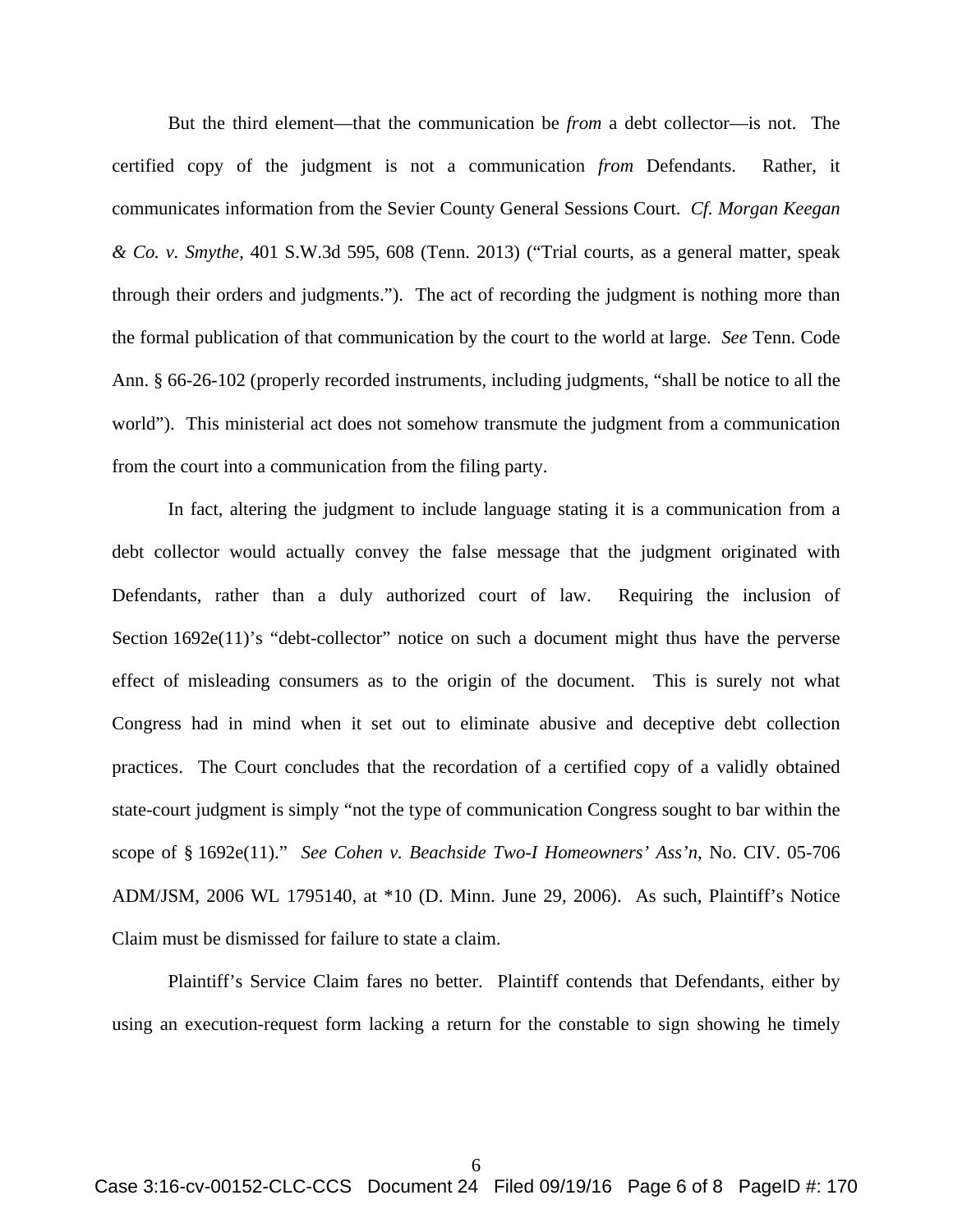served Plaintiff or by failing to affirmatively ensure the constable fulfilled his duty to serve Plaintiff, availed themselves of an unlawful process, and thus violated the FDCPA.

To state the argument is nearly to refute it. Plaintiff does not contend the form Defendants used violated state law; he simply contends it could have been better designed. This, of itself, does not constitute either a deprivation of due process or a violation of the FDCPA. As such, the only possible violation Plaintiff identifies is the county constable's alleged failure to serve a copy of the execution levy on Plaintiff. As Defendants persuasively argue, however, and assuming (as the Court must) the constable was derelict in his duty and failed to provide a copy of the execution to Plaintiff, that failure is not attributable to Defendants. Courts have held that a debt collector can be vicariously liable for the actions of its agent in accord with the traditional principles of agency law, but only where the principal exercised control over the conduct or activities of the agent. *See, e.g.*, *Clark v. Capital Credit & Collection Servs., Inc.*, 460 F.3d 1162, 1173 (9th Cir. 2006); *Byrd v. Law Offices of John D. Clunk Co., LPA*, No. 1:09-CV-076, 2010 WL 816932, at \*7–9 (S.D. Ohio Mar. 8, 2010).

Here, there is no allegation Defendants exercised control over the conduct or activities of the county constable in effecting, or failing to effect, service on Plaintiff. In fact, Plaintiff seems to allege the opposite: that it is the clerk of court's responsibility to "cause necessary copies of the execution to be delivered for service to the person authorized to serve process," and that "[a] private process server . . . may *not* serve a levy of execution . . . or any process in connection with an execution." (Doc. 13 at 5–6, Am. Compl. ¶ 29 (emphasis added).) Absent some means of holding Defendants responsible for the constable's actions or inactions, Plaintiff cannot state a claim against Defendants for violation of 15 U.S.C. §§ 1692e(5), 1692e(10), or 1692f.